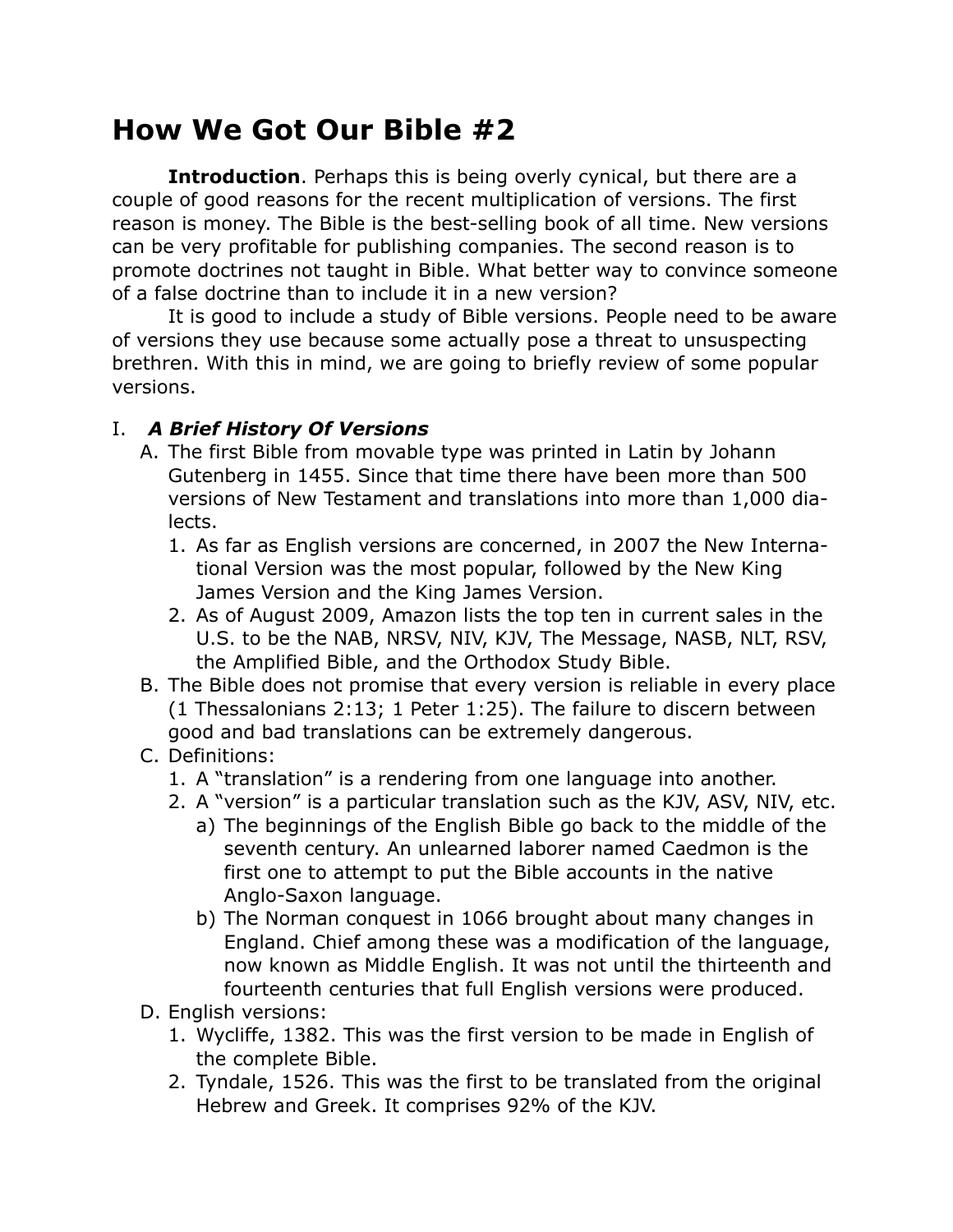- 3. Coverdale, 1535. This was the first complete printed Bible in English and it was the first in England to circulate without official hindrance.
- 4. Matthew's Bible, 1537. This was produced by John Rogers and was a combined edition of Tyndale and Coverdale.
- 5. Great Bible, 1539. This was named for its size (15" by 10"). It was the first of the English Bibles authorized to be read in the churches.
- 6. Geneva Bible, 1560. This was the first version to print each verse as a paragraph and to put words in italics not represented in the original texts. It was the Bible of the Pilgrims who journeyed to America and of Shakespeare.
- 7. Bishops' Bible, 1568. This was a revision of the Great Bible produced by the English clergy.
- 8. Rheims-Douay, 1609. This was the first Roman Catholic edition of the English Bible and its purpose was to attempt to counteract the influence of other versions.
- 9. King James, 1611. This is referred to as the "Authorized Version." James Stuart of Scotland commissioned its development and fortyseven scholars were used in its production.
	- a) The publication of the King James Version was an epoch-making event in the history of the English Bible.
	- b) Itself a revision, it was the climax of various translations and revisions. For many years it maintained an unquestioned supremacy, so much so that many people consider it the final word on Bible translations. But no translation is ever truly final because there is always room for improvement.
- 10.English Revised Version, 1881-1885.
- 11.American Standard Version, 1901.
- 12.Revised Standard Version, 1946-1952.
- 13.New English Bible, 1961.
- 14.New American Standard Bible, 1971.
- 15.New International Version, 1978.
- 16.New King James Version, 1982.

## II. *How Do I Know Which Version To Use?*

- A. Is the scholarship in the translation produced by an individual or a group?
- B. Is it a translation or a paraphrase? There are two basic approaches:
	- 1. "Formal Equivalence" attempts to translate the words and nuances of the original as literally as possible, provided that no actual violence is done to English usage. Weigle and Bruce, though promoters of modern versions, have conceded that the ERV and the ASV are the most meticulously accurate versions in English.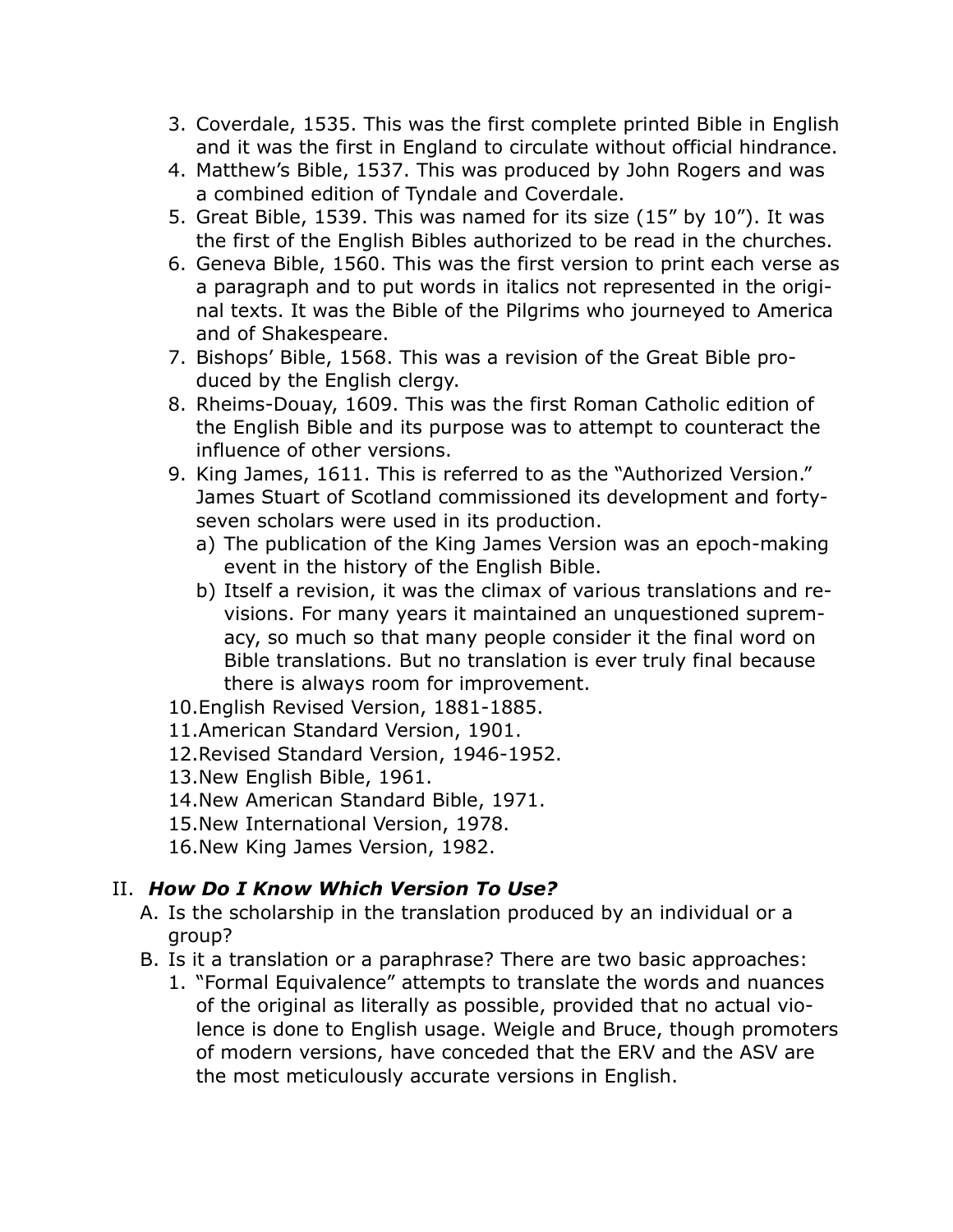- 2. "Dynamic Equivalence" attempts to convey the meaning of the text in free and idiomatic English with less regard for the exact wording of the original. Many passages thus become commentaries. D.A. Carson, a defender of this method, admitted that it can lead to all sorts of freedoms with respect to translation, and can increase the chances for subjective bias.
	- a) There has been an explosion of "dynamic equivalence" versions since the 1970s.
	- b) Versions such as the Good News Bible, the Contemporary English Version, God's Word, the New Living Translation, the New English Translation, The Message, and The Word on the Street have changed biblical language dramatically.
- C. Is its theological bias liberal or conservative?
- D. How does it differ from ASV or the NKJV?
- E. Does it teach doctrinal error?

## III. *A Survey Of Versions*

- A. The King James Version.
	- 1. The translators were noted for their scholarship and for their reverent attitude toward the Bible. While they could benefit from modern advances in textual criticism, many modern translators could benefit from their attitude toward the Bible.
	- 2. Some words have changed meanings since 1611:
		- a) Matthew  $3:15$ , "suffer" = allow.
		- b) Mark 6:25, "charger" = platter.
		- c) Luke  $15:8$ , "candle" = lamp.
		- d) Luke 17:7, "by and by" = immediately.
		- e) Acts  $17:3$ , "allege" = prove.
		- f) Acts 21:15, "carriages" = baggage.
		- g) Acts 28:13, "fetched a compass" = sailed around.
		- h) Romans  $1:13$ , "let" = hinder.
		- i) 1 Corinthians  $13:1-7$ , "charity" = love.
		- j) 2 Corinthians 8:1, "do you to wit" = make known to you.
		- k) Galatians 6:6, "communicate" = share with.
		- l) Philippians 1:27, "conversation" = conduct.
		- m)1 Thessalonians  $4:15$ , "prevent" = precede.
	- 3. Some mistranslated passages:
		- a) In Acts 2:27, 31, the word "hell" would be better translated as "hades." In the KJV, "hell" represents three Greek words:
			- (1) Acts 2:27, 31; Matthew 16:18, "Hades."
			- (2) Matthew 10:28, "Gehenna."
			- (3) 2 Peter 2:4, "Tartaroo."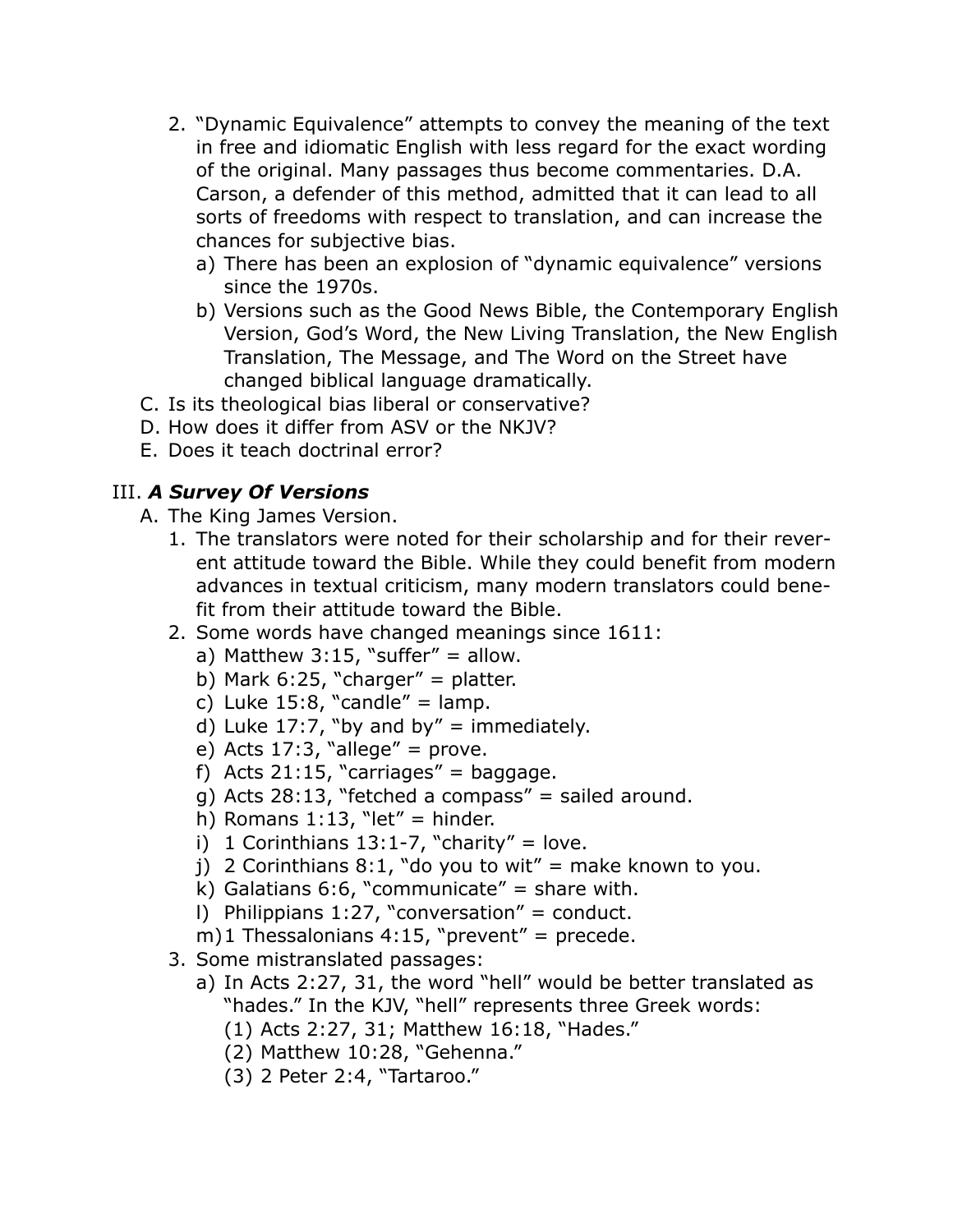- b) In Acts 12:4, the word "Easter" is used. The Geneva Bible used "passover." Of 29 occurrences in the New Testament, the KJV renders each "passover" except Acts 12:4. The KJV followed the Bishops' Bible in Acts 12:4.
- c) In Hebrews 6:6, there is no "if" in the original text. This mistranslation was influenced by Theodore Beza (cf. ASV).
- d) In Hebrews 10:38, "any man" is not in the original text (cf. ASV).
- e) In Deuteronomy 24:1-4, the first three verses are conditional clauses and vs. 4 is the conclusion clause.
- B. The New King James Version.
	- 1. The NKJV maintains the use of italics that the KJV popularized. Verse numbers in bold type indicate paragraph beginnings. Oblique type indicates an Old Testament quotation. Explanatory notes discuss alternate translations, cross-references and New Testament citations of Old Testament passages are found in footnotes.
	- 2. Comparison with the KJV:
		- a) Mark 1:30, "and anon they tell him of her" = "and they told Him about her at once."
		- b) Acts 9:27, "he assayed to join himself to the disciples" = "he tried to join the disciples."
		- c) Matthew 26:73, "thy speech bewrayeth thee" = "your speech betrays you."
		- d) Hebrews 10:29, "hath done despite unto the Spirit of grace"  $=$ "insulted the Spirit of grace."
		- e) 1 Peter 3:11, "let him eschew evil ... seek peace, and ensue it" = "let him turn away from evil ... seek peace, and pursue it."
		- f) Acts 19:38, "let them implead one another" = "let them bring charges against one another."
		- g) 2 Corinthians 7:8, "I do not repent, though I did repent" = "I do not regret it; though I did regret it."
		- h) Other examples include 2 Corinthians 3:13; Ezekiel 41:7; Exodus 3:22; Luke 15:8; Genesis 1:28; 4:23; 10:11; 12:6; 15:2; Exodus 32:25; 1 Kings 20:38; Numbers 11:25; John 12:6; 1 Peter 1:7; et. al.
- C. The American Standard Version.
	- 1. This is considered to be the most exact translation in use.
	- 2. Some mistranslated passages:
		- a) John 9:38 (footnote), the word "worshiped" may be used of creatures (Matthew 18:26; Revelation 3:9), but not in John 9:38. The context must determine its proper use.
		- b) In Matthew 28:1, "late on the sabbath" should say "after the sabbath" (cf. Mark 16:1-2 and the NKJV).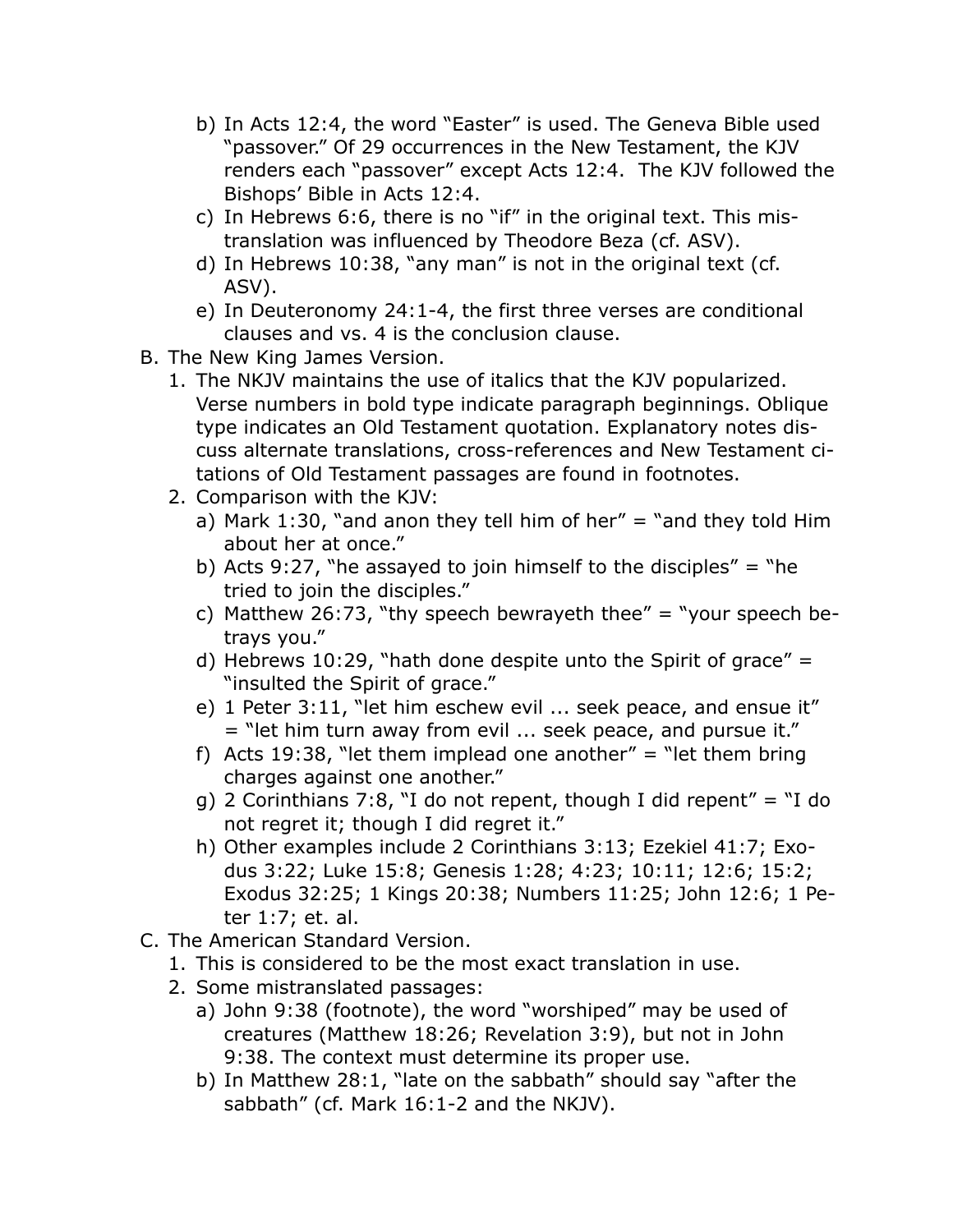- c) In Ephesians 3:15, "every family" is misleading. The KJV is better with "whole family."
- D. The New American Standard Bible.
	- 1. This is a revision of the ASV. Several good features are explained in the Preface.
	- 2. Some mistranslated passages:
		- a) Matthew 5:17, "did not come to abolish the law;" Ephesians 2:15, "by abolishing in His flesh the enmity." There is a difference in destroying (overthrowing) the law and abolishing (abrogating) the law (cf. ASV).
		- b) Romans 4:9, "as righteousness" should be "for righteousness."
		- c) 2 Peter 1:7, "Christian" was added to the text by translators.
		- d) 1 Corinthians 5:1, 9-11; 6:12-20, "immorality" should be more specific.
		- e) Philippians 2:6, "existed" should be the present participle "existing."
		- f) Matthew 16:19, older printings used a future perfect translation, "... shall have been bound in heaven ... shall have been loosed in heaven." This is also found in the NIV footnote. The future perfect rendering is endorsed by A.T. Robertson, Lenski, Reinecker, et.al. but opposed by Hendriksen because this reading yields a very difficult and unnatural sense.
- E. The Revised Standard Version.
	- 1. This version omitted the use of italics and therefore it is much more difficult to determine which words were added by translators.
	- 2. Perversions of the RSV:
		- a) The translators were opposed to deity of Christ.
			- (1) "Thou" and "thee" address God; "you" addresses Jesus (cf. John 17:11).
			- (2) Isaiah 7:14, "young woman" is not the same as "virgin." In Luke 1:34, "I have no husband" is not the same as "I know not a man."
		- b) Genesis 2:24 implies marriage is a mere earthly occurrence rather than a divine ordinance.
		- c) Colossians 2:8, "elemental spirits of the universe." Personal beings are foreign to context.
- F. The New Revised Standard Version.
	- 1. This version was a thorough revision of the RSV. It was released in 1989.
	- 2. Perversions of the NRSV:
		- a) In order to appeal to a younger audience, it includes genderneutral language. This has produced a "politically correct" version of the Bible.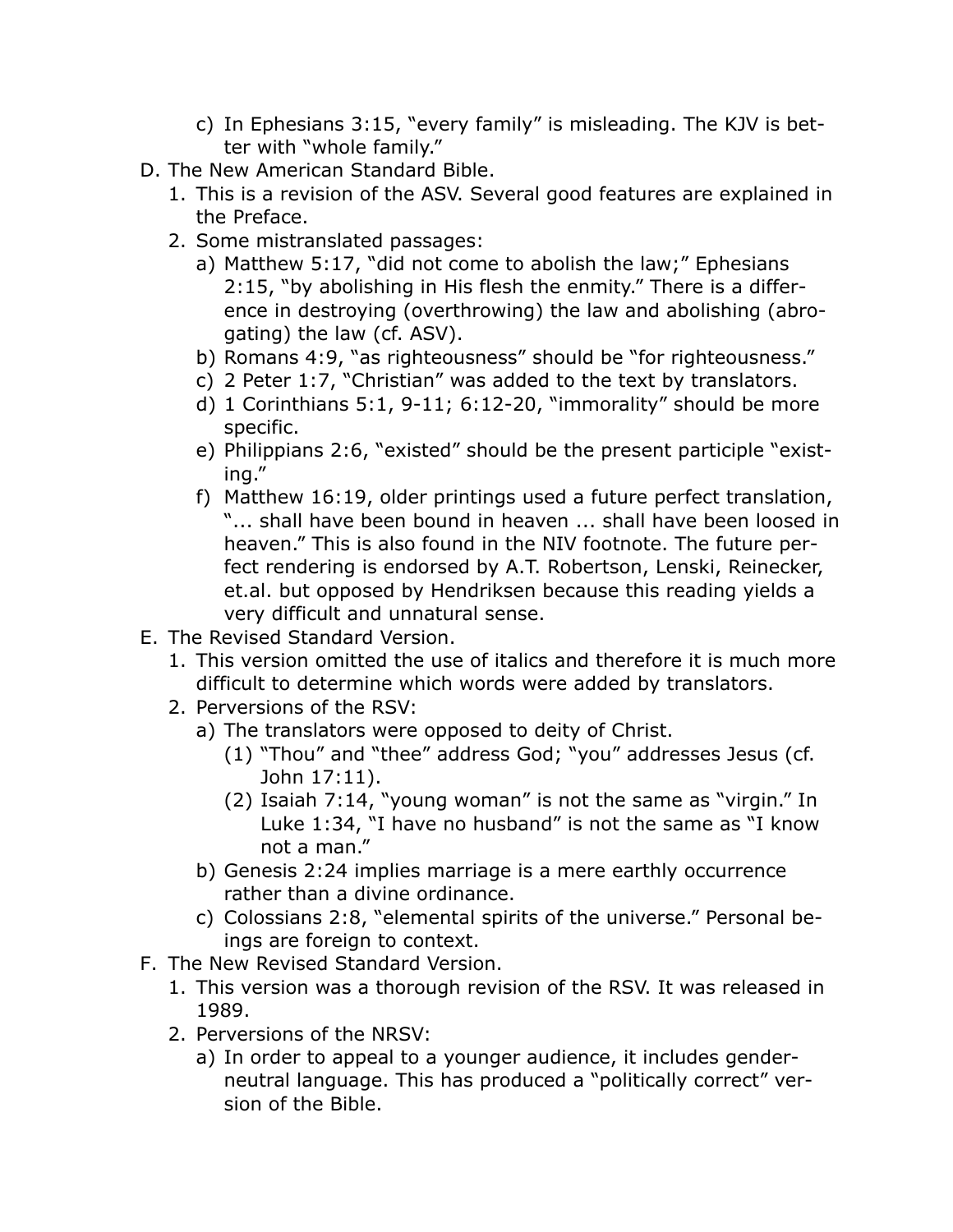- b) It kept the translation of Isaiah 7:14 which takes away from the force of Jesus being born of a virgin.
- c) Psalm 22:16 is translated, "My hands and feet have shriveled," instead of speaking of the hands and feet of Jesus being pierced.
- G. The English Standard Version.
	- 1. This version, the work of more than 100 people, appeared in 2001.
		- a) The preface expresses the motivating force behind the ESV and echoes the translators of the KJV: "God's sacred word is that inestimable treasure that excelleth all the riches of the earth."
		- b) The translation closely follows the RSV of 1971 (when the Second Edition was published) without its objectionable features.
	- 2. Strengths of the ESV:
		- a) Translators used the latest collection of Hebrew and Greek documents, giving it the strongest textual foundation ever seen in a version.
		- b) Its translators attempted to carry over every possible nuance of meaning in the original words of scripture into our language.
			- (1) The publisher states that the ESV is an "essentially literal" translation "that seeks as far as possible to capture the precise wording of the original text and the personal style of each Bible writer. As such, its emphasis is on 'word for word' correspondence …" (vii).
			- (2) "We have sought to be 'as literal as possible' while maintaining clarity of expression and literary excellence" (viii).
			- (3) "We have sought to use the same English word for important recurring words in the original; and, as far as grammar and syntax allow, we have rendered Old Testament passages cited in the New in ways that show their correspondence" (viii).
	- 3. Examples of the ESV translation:
		- a) In Job 36:33, the KJV states, "The noise thereof sheweth concerning it, the cattle also concerning the vapour." The ESV states, "Its crashing declares his presence; the cattle also declare that he rises."
		- b) In 2 Corinthians 6:12, the KJV states, "You are straightened in your own bowels." The ESV states, "You are restricted in your own affections."
		- c) Matthew 28:1, "Now after the Sabbath."
		- d) Mark 6:18, "For John had been saying to Herod."
		- e) Acts 19:18, "Also many of those who were now believers came, confessing and divulging their practices."
		- f) Acts 20:28; Philippians 1:1; 1 Timothy 3:2, etc., consistently translates *episkopos* as "overseer."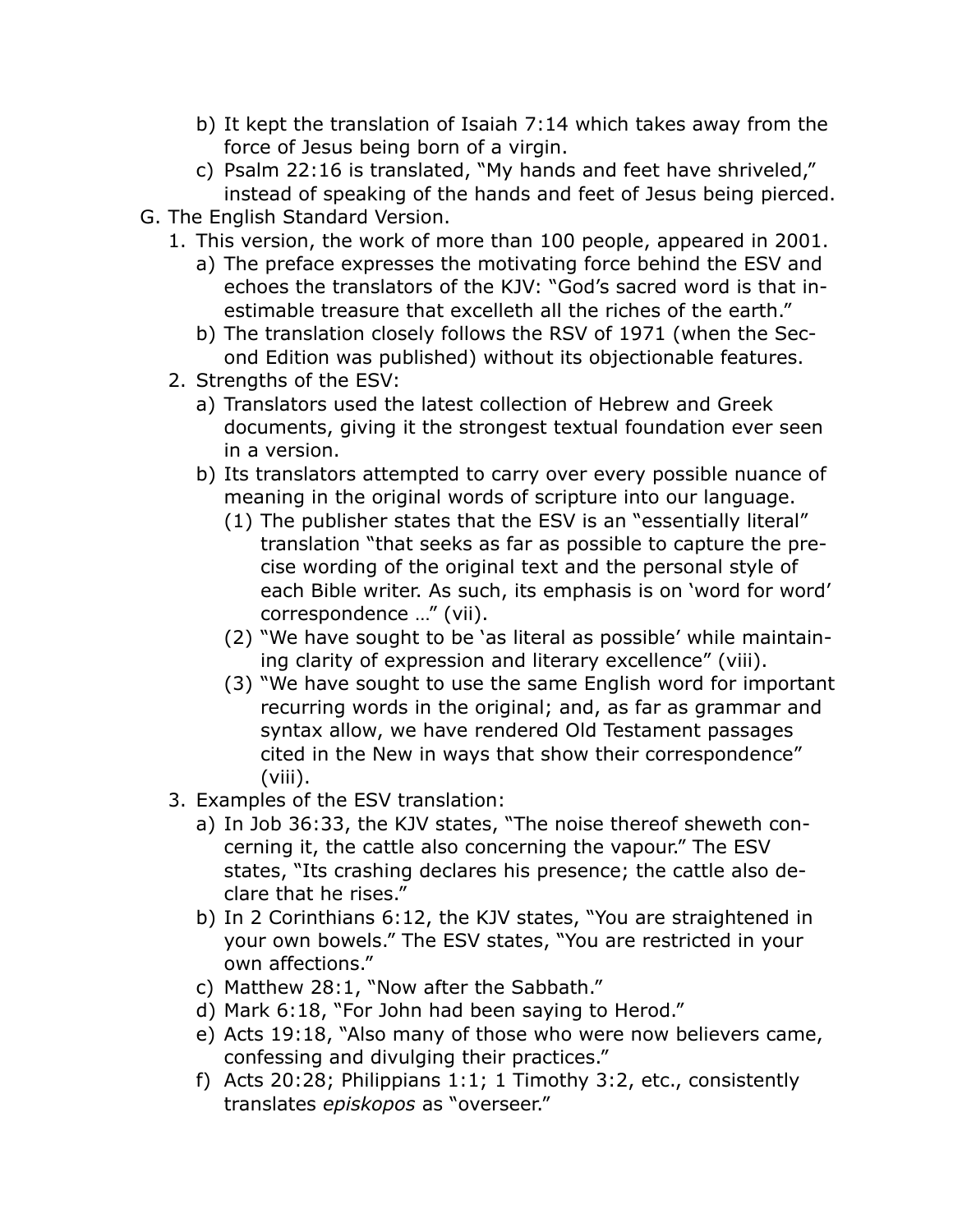- g) 1 Corinthians 7:15, "But if the unbelieving partner separates, let it be so. In such cases the brother or sister is not enslaved."
	- (1) The definition of "enslaved" is "to make a slave of; reduce to bondage" (cf. Acts 7:6; Romans 6:18, 22; 1 Corinthians 9:19).
	- (2) The same type of argumentation can be seen in Acts 13:44-46.
- h) 1 Peter 3:21, "Baptism, which corresponds to this, now saves you, not as a removal of dirt from the body but as an appeal to God for a good conscience, through the resurrection of Jesus Christ."
- 4. Corrections needed:
	- a) The ESV does not use italics (or brackets).
	- b) Matthew 19:9, "sexual immorality" (as the NKJV) is too general. Lust is a form of sexual immorality, but no justification for terminating a marriage.
	- c) Philippians 2:6, the translators follow the NASB in rendering the present participle "was."
	- d) Acts 2:27 transliterates "hades," but Matthew 16:18 renders same word "hell."
	- e) Romans 4:9, "as" should be "for."
	- f) Romans 10:10, the translators followed the NRSV, giving the impression that one is saved at the point of faith.
		- (1) If confession is required, then we are not saved by faith alone. Consider other passages in the chapter and elsewhere in Romans:
			- (a) Submission (10:3).
			- (b) Calling (10:12-13).
			- (c) Obedience (10:16).
			- (d) Baptism (6:3-4).
		- (2) Faith in the Roman letter:
			- (a) 1:5; 16:26, obedience of faith.
			- (b) 1:8; 16:19, known everywhere.
			- (c)  $11:20$ ;  $10:21$ , unbelief = disobedience.
			- (d)  $10:16-17$ , faith = obedience.
			- (e) 4:11-12, active response to God.
		- (3) In Romans 10, Paul quotes Deuteronomy 30.
			- (a) In Deuteronomy 30:14, Moses speaks of the mouth and the heart; Paul shows the New Testament use.
			- (b) If Romans 10 states the entire plan of salvation, what happens to repentance?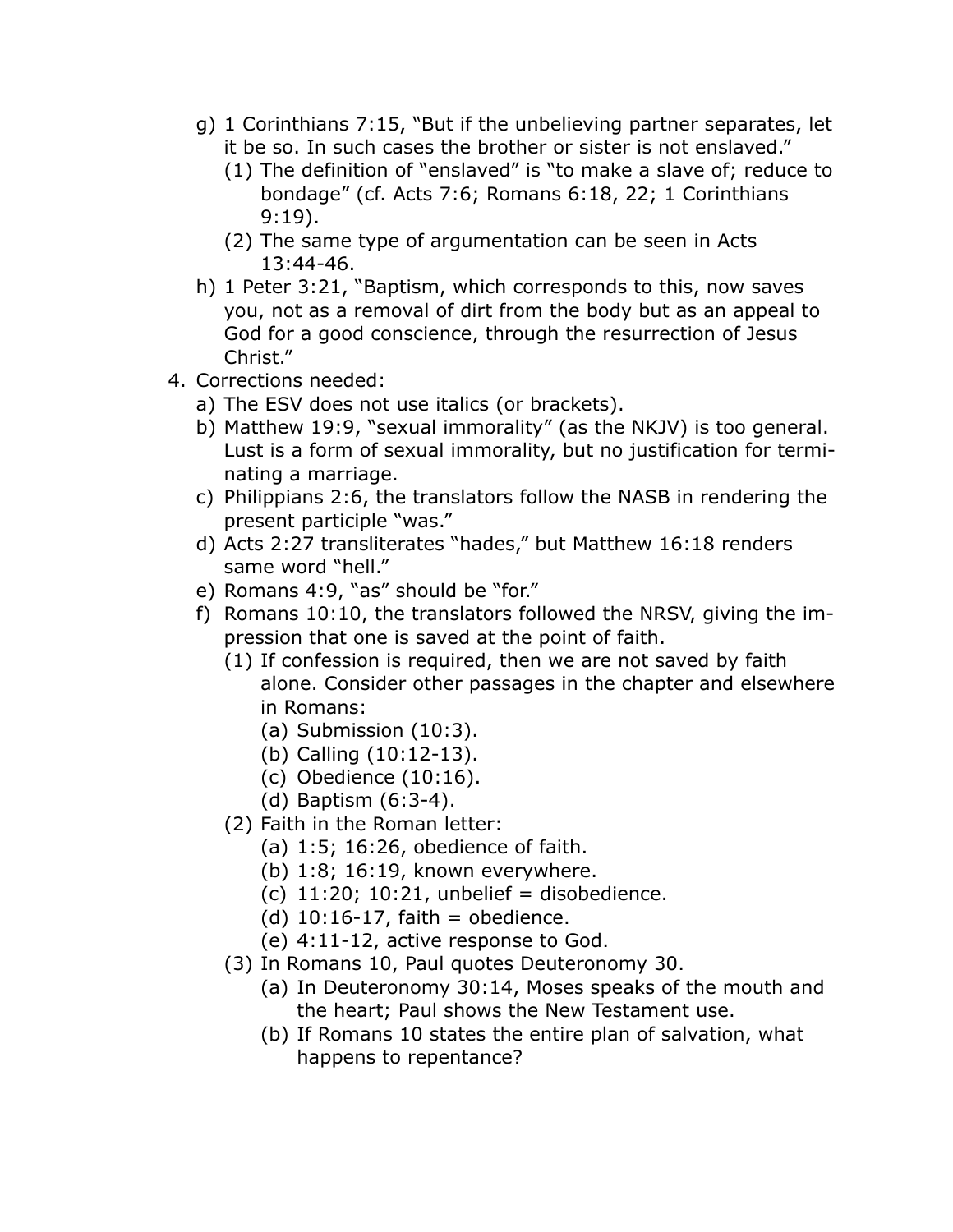- g) Hebrews 6:4-6, the translators followed the KJV.
	- (1) The NRSV and NASB translated the phrase, "… and then have fallen away" while the ASV translated it,"... and then fell away."
	- (2) Wallace calls the conditional tradition of KJV, et al. unwarranted and offers the translation, "It is impossible to restore again to repentance those who have once been enlightened, and have fallen away" (GGBB, 633).
- H. The New International Version.
	- 1. Scholars worked in 20 teams of five men each, then presented their work to subcommittees. Each of the men signed a statement of faith that the Bible is the word of God.
	- 2. Perversions of the NIV:
		- a) Genesis 1:1-2 (footnote), gap theory implied (God created perfect world, possibly billions of years ago; Satan fell; earth was destroyed and became waste and void; re-creation).
			- (1) Contrast this with the standard versions. None of them even allow for this interpretation.
			- (2) Genesis 2:3, "all" was created within six days of chapter one (cf. Exodus 20:11; Mark 10:6; Romans 1:20; 5:12).
		- b) Exodus 10:19 (footnote), "Hebrew *Yam Suph*; that is, Sea of Reeds." Ibn Ezra, a Jewish commentator of 12th century suggested it was called the Reed Sea because reeds grew around it; Luther and others translated it as "Sea of Reeds." *Biblical Archaeology Review* (Vol. X, No. 4) makes the following arguments:
			- (1) Passages such as 1 Kings 9:26 cannot refer to anything except the Red Sea. The NIV translates all 26 occurrences as the "Red Sea."
			- (2) There are no reeds in Red Sea; papyrus does not grow in salty water.
			- (3) The supposed connection between *yam suph* and its Egyptian derivation will not stand under scrutiny. It refers to the sea at the end of the world.
		- c) Psalm 51:5, "Surely I have been a sinner from birth, sinful from the time my mother conceived me."
			- (1) Contrast the KJV, NKV, ASV and NASB. They do not say, "iniquity was shapen in me" or "my mother conceived sin in me" (cf. Ezekiel 18:4-20; 1 John 3:4).
			- (2) In Galatians 4:4, was Jesus a sinner from birth? Furthermore, what of babies who die in infancy?
			- (3) Even if he had said, "I was born in sin," this would not necessarily mean he was born sinning (cf. Isaiah 7:15-16; Jonah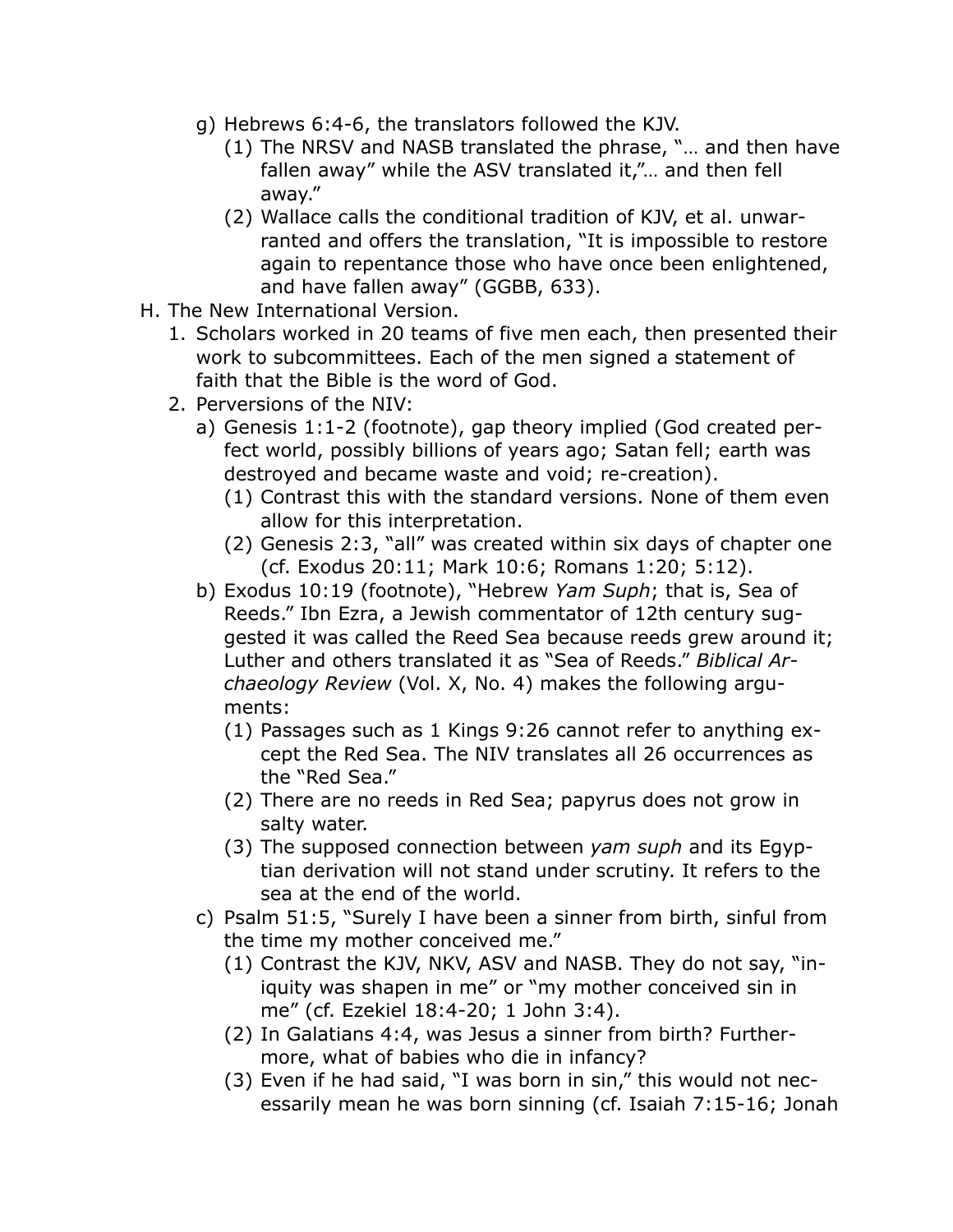4:11). Infants are not accountable because they lack the capacity to know right from wrong.

- d) Matthew 24:34 (footnote), "race" reflects premillennial bias. *Genea* = sum total of those born at the same time, expanded to include all those living at a given time or in the same generation as contemporaries (cf. 12:41-42; 23:36).
- e) Luke 12:19-20, the Greek uses "soul" (*psuche*) three times in these two verses. It is often permissible to translate this "life." But in the second occurrence, the NIV changes, "Soul, you have ..." to "You have plenty of good things ..."
- f) Acts 2:27, *haides* is translated "grave." In Matthew 11:23, it is translated "the depths."
- g) Romans 1:17, "a righteousness that is by faith from first to last" (cf. Galatians 2:16). Preaching righteousness by faith leads to (or unto) faith.
- h) Romans 4:3, "credited to him as righteousness." Abraham's faith was counted to him "unto" (in order to) righteousness, not "like" righteousness.
- i) Romans 5:14, "did not sin by breaking a command ..." Would that mean that no patriarch disobeyed a command of God?
- j) Romans 7:18 (and many others), "flesh" is translated "sinful nature." It is also translated as "sinful human nature" (2 Peter 2:18). *Sarx* occurs 151 times in New Testament.
	- (1) KJV: 147 "flesh;" 2 "carnal;" 1 "carnally" (of the flesh); 1 "fleshly." Similar results are found in ASV and the NASB. The RSV uses "flesh" 106 times.
	- (2) NIV: 37 "flesh;" 27 "sinful nature." The NIV uses 22 different English forms for other occurrences. Translators should just translate!
- k) Romans 10:10, "believe and are justified ... confess and are saved."
- l) 1 Corinthians 2:14, "the man without the Spirit" instead of "natural man."
- m)1 Corinthians 13:10, "but when perfection comes ..."
- n) Ephesians 1:13, "you were included in Christ when you heard the word of truth."
- o) James 5:4, changes "Lord of Sabaoth" (Lord of armies in heaven and on earth) to "Lord Almighty."
- p) Jonah 3:3, the 1978 edition of NIV conveys idea that it took three days to walk through all the streets of Nineveh. The 1984 edition refers to three days' time being required in arriving, visiting and then departing.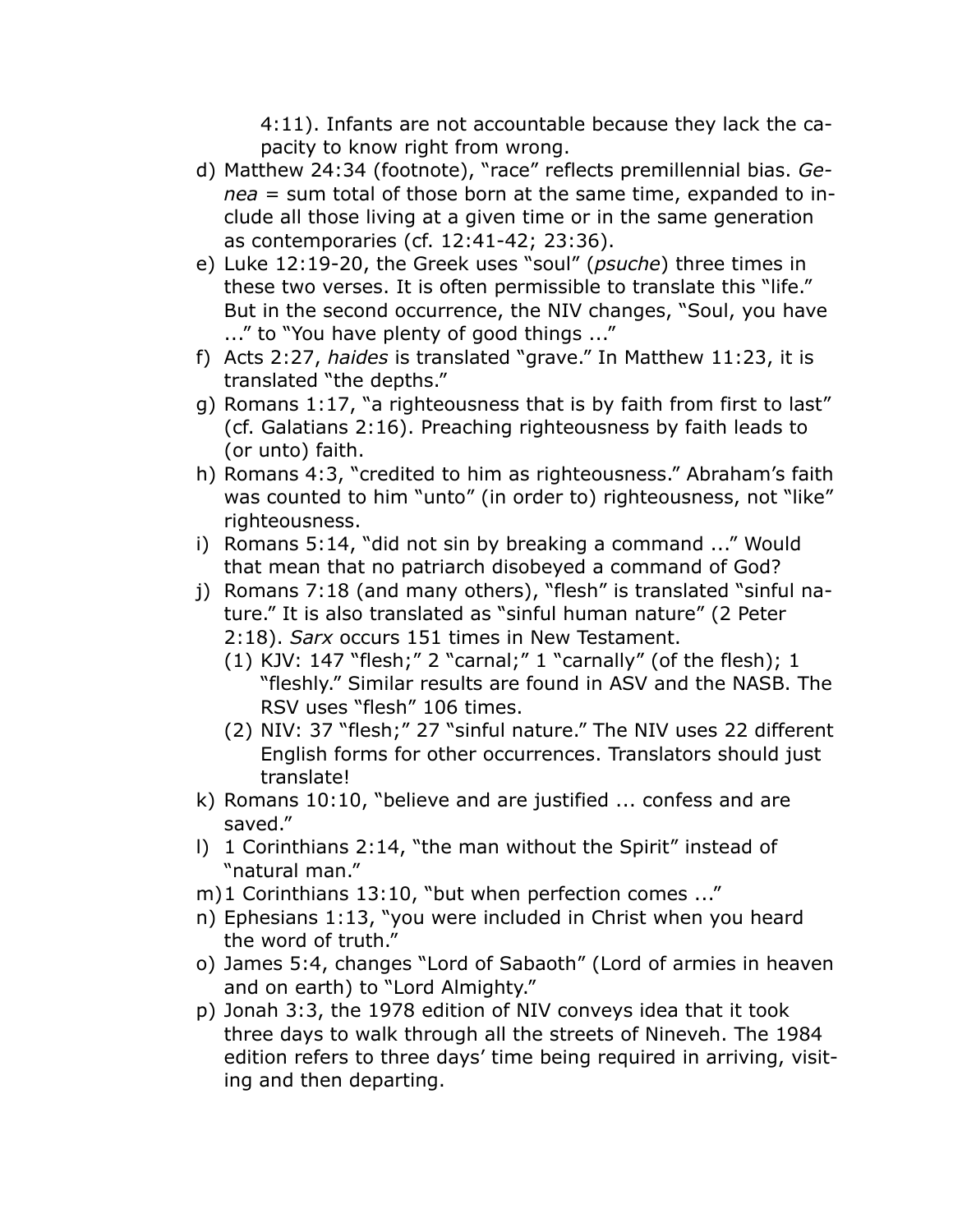- I. The Today's New International Version.
	- 1. This is an update of the NIV published in 2005. Like the NRSV, masculine references are made gender-neutral.
	- 2. Perversions of the TNIV:
		- a) Genesis 1:27, "so God created human beings in his own image." This is the first change in the TNIV which eliminates maleoriented words.
		- b) Psalm 34:19, "The righteous may have many troubles, but the Lord delivers them from them all; He protects all their bones, not one of them will be broken." The change obscures its fulfillment in the crucifixion of Christ.
		- c) The same types of changes are found in Genesis 1:26; 5:2; Psalm 1:1; 8:4; Proverbs 5:21; Luke 17:3; John 6:44; 11:25; 14:23; Acts 20:30; 1 Corinthians 14:28; James 1:12; Revelation 3:20; Matthew 7:3; 1 Corinthians 15:21; Hebrews 2:17; Matthew 7:4; 15:5; Revelation 22:18.
		- d) In the *Journal for Biblical Manhood and Womanhood*, a 2002 article listed 901 examples of translation inaccuracies in the TNIV in the New Testament alone.
- J. The Holman Christian Standard Bible.
	- 1. The first full edition was completed in March 2004. In general, the HCSB translation is slightly more literal than the NIV, but much less literal than the NASB or the ESV.
	- 2. The translators introduced a new translation philosophy called "Optimal Equivalence."
		- a) According to the translators, the primary goal of optimal equivalence translations is "to convey a sense of the original text with as much clarity as possible."
		- b) To that end, the ancient source texts were scrutinized to determine its original meaning and intention. Afterwards, the semantic and linguistic equivalents were translated into as readable a text as possible.
		- c) Because the style is on a level much lower than the NKJV and ESV, it is still subject to interpretive renderings.
			- (1) Much more literal versions italicize words supplied by the translators for the sake of clarity.
			- (2) The HCSB uses small lower corner brackets to denote supplied words, but one has to wonder why they are used given the philosophy of "optimal equivalence."
	- 3. To its credit, the HCSB drops the Calvinistic "sinful nature" of the NIV and goes back to "flesh" and "sinful passions."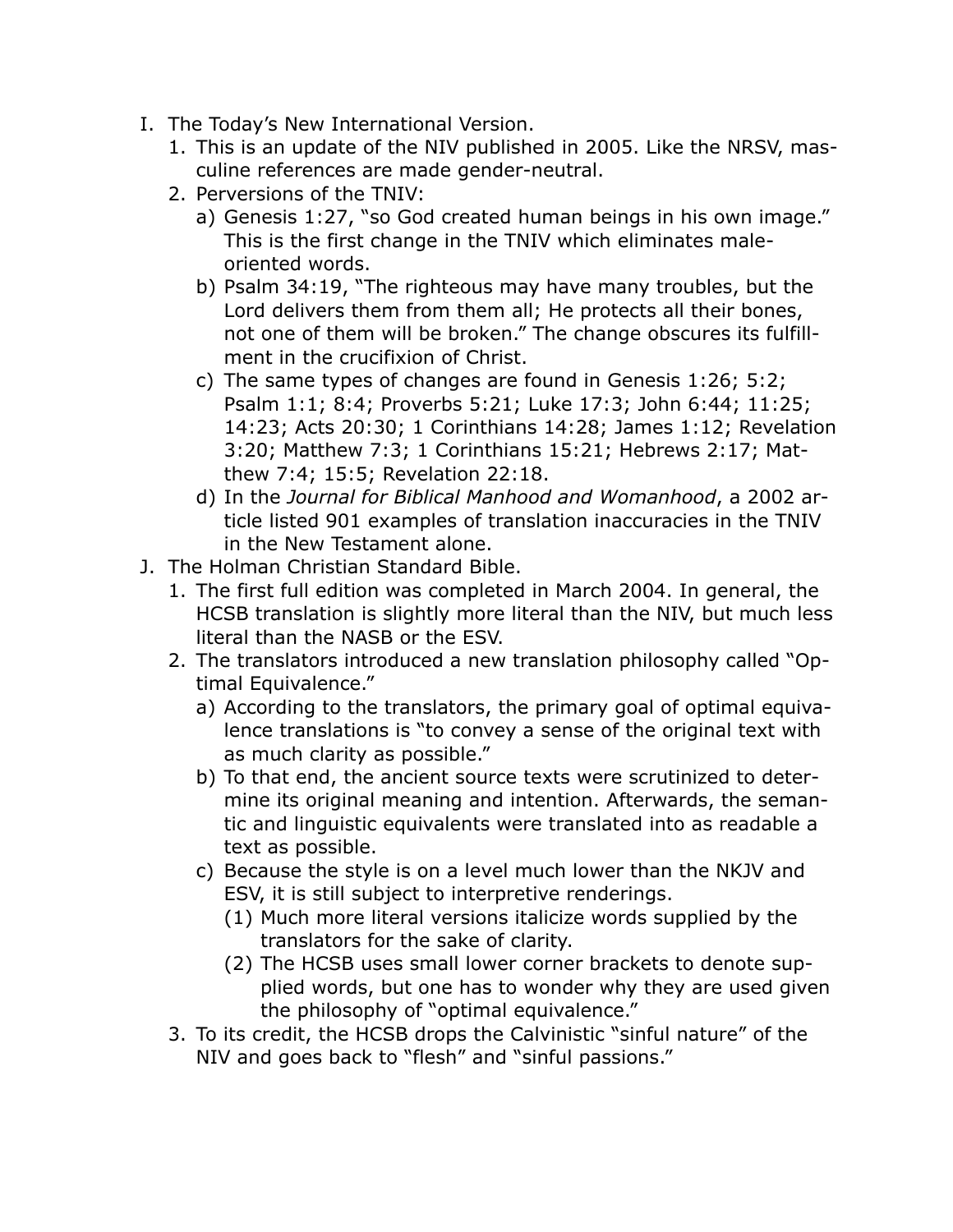- K. The Living Bible.
	- 1. This is a paraphrase by Kenneth Taylor, 1971. Because of heavy criticism, it was revised and republished as the New Living Translation in 1996.
	- 2. Perversions of the Living Bible:
		- a) Slang, Acts 23:3, "God will slap you, you painted pigpen!"
		- b) Curse words, John 9:34; 1 Samuel 20:30.
		- c) Calvinism, Psalm 51:5; Ephesians 2:3.
		- d) Direct operation of Holy Spirit, Romans 8:16, "for His Holy Spirit speaks to us deep in our hearts, and tells us that ..."
		- e) Faith alone, Romans 4:12; Ephesians 2:8, "even trusting is not of yourselves; it too is a gift from God."
		- f) Baptism, Romans 6:3, "we became Christians and were baptized."
		- g) Spiritual gifts, 1 Corinthians 13:10, "when we have been made perfect."
		- h) Premillennialism, 2 Timothy 4:1, "will set up his kingdom."
	- 3. The Book (1999) is a joint effort of Pat Robertson and Kenneth Taylor and uses the New Living Translation.
- L. The New World Translation.
	- 1. This was first published around 1950. The impetus for this "version" is that the Jehovah's Witnesses wanted a Bible that taught their doctrines.
	- 2. Perversions of the New World Translation:
		- a) John 1:1, "a god." This interprets Christ as a created being.
		- b) Colossians 1:16-17, inserts "other" four times. Again, this interprets Christ as a created being.
		- c) 2 Peter 3:10, "discovered" instead of "burned up." This presents the idea of a rejuvenated earth.
			- (1) Cf. KJV; NKJV; ASV; NASB; Alford, Vine, Lenski, et. al. Thayer: "the strange but improbable reading of codices aleph, B, and other authorities."
			- (2) Even if "discovered" were correct, what would it mean in this context? Vss. 7-12 are teaching that the earth will be destroyed.
			- (3) This conclusion agrees with every other passage on the subject; cf. Hebrews 1:10-12 (perish = *apollumi*, as in Matthew 10:28 which Jehovah's Witnesses believe is annihilation); Matthew 24:35; Romans 2:12.

**Conclusion**. Read, study, meditate, and obey the Bible. It is what can save us (James 1:21-25). Hopefully this study has helped you to build greater faith in the word of God. If you have faith that the Bible is truly the